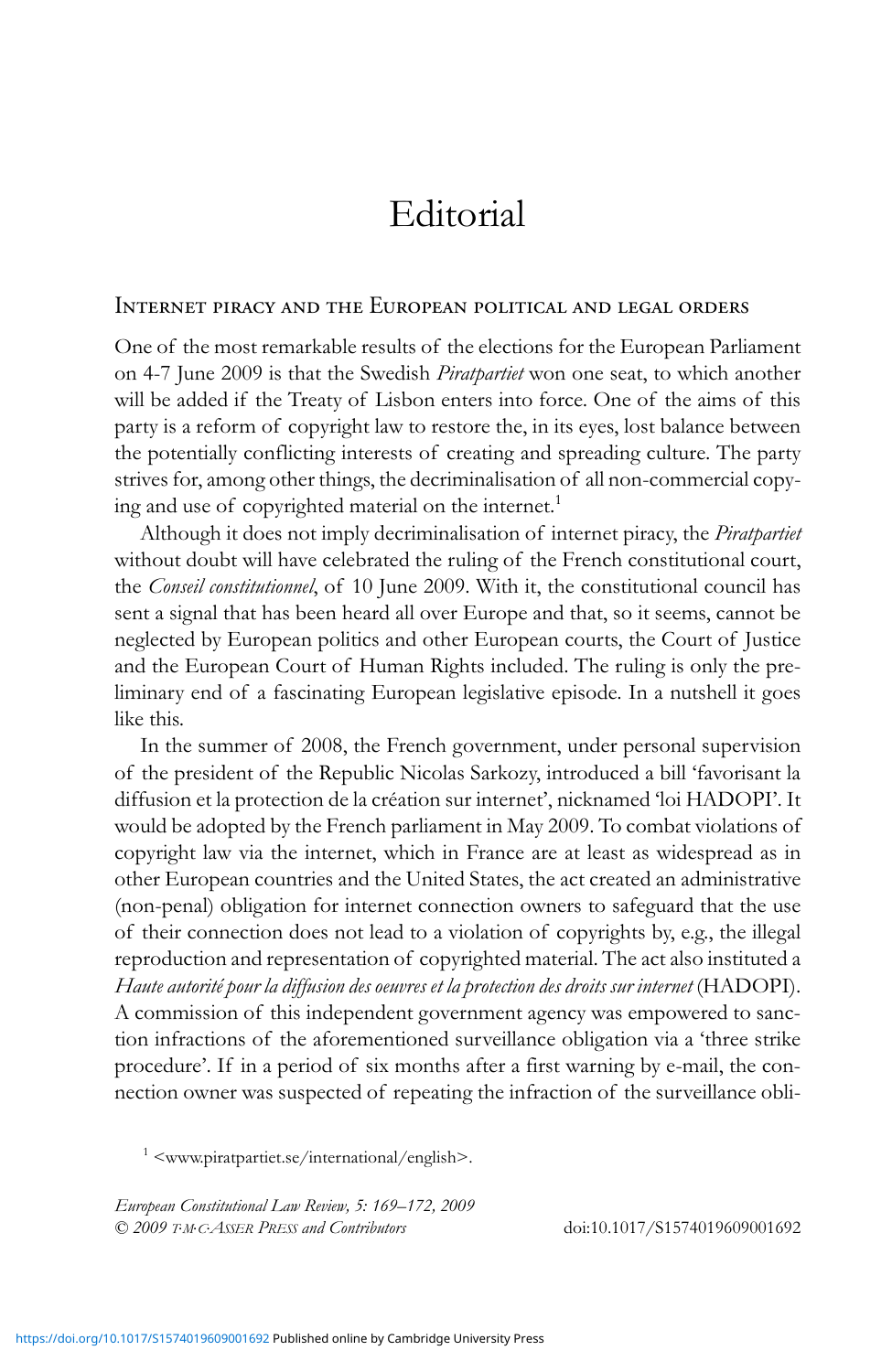gation, HADOPI could send a second warning email accompanied by a certified letter. If within a year after this second warning the connection owner again was suspected of repeating the infraction, the agency, after a contradictory procedure, was allowed to order the disconnection of the owner from the internet for a period ranging from two months to one year.

The bill was fiercely debated, not only in the French parliament, but also in French society and abroad, especially all over the net. In the late summer of 2008, the theatre of battle moved from Paris to Brussels and Strasbourg. On 24 September of that year, the European Parliament, in its first reading of the first of the proposed directives of the so-called 'Telecoms Package',<sup>2</sup> accepted an amendment presented by Daniel Cohn-Bendit and Guy Bono, MEPs for opposition parties in France. This by now famous Amendment 138 held that 'no restriction may be imposed on the fundamental rights and freedoms of end-users, without a prior ruling by the judicial authorities, notably in accordance with Article 11 of the Charter of Fundamental Rights of the European Union on freedom of expression and information, save when public security is threatened in which case the ruling may be subsequent.'

Knowing his anti-piracy bill was in danger, Sarkozy on 4 October 2008 sent a letter to Commission president Barroso, published in *Libération* of 6 October 2008, asking his personal help in the defusing of the time bomb:

Il est (…) crucial que la Commission soit très vigilante face aux menaces qui se manifestent au Parlement européen à l'occasion du vote du troisième 'paquet telecom'. Il est notamment fondamental que l'amendement n°138 adopté par le Parlement européen soit rejeté par la Commission. Cet amendement tend à exclure la possibilité pour les Etats membres d'appliquer une stratégie intelligente de dissuasion du piratage. Pour écarter l'amendement, je sollicite votre engagement personnel et celui de la Commissaire en charge du dossier.

However, the Commission decided to accept Amendment 138. In its common position, the Council of Ministers then deleted it on its own (COD 2007/0247, 16496/1/2008). The European Parliament, however, in its second reading of the aforementioned Directive proposal, readopted the amendment, which by now had become amendment number 46, on 6 May 2009.

Back to Paris. After the adoption of the 'loi HADOPI' by the French Parliament on 13 May 2009, the parliamentary opposition seized the *Conseil constitutionnel*.

<sup>2</sup> Proposal for a directive of the European Parliament and of the Council amending Directives 2002/21/EC on a common regulatory framework for electronic communications networks and services, 2002/19/EC on access to, and interconnection of, electronic communications networks and associated facilities, and 2002/20/EC on the authorisation of electronic communications networks and services (16496/1/2008 – C6-0066/2009 – 2007/0247(COD))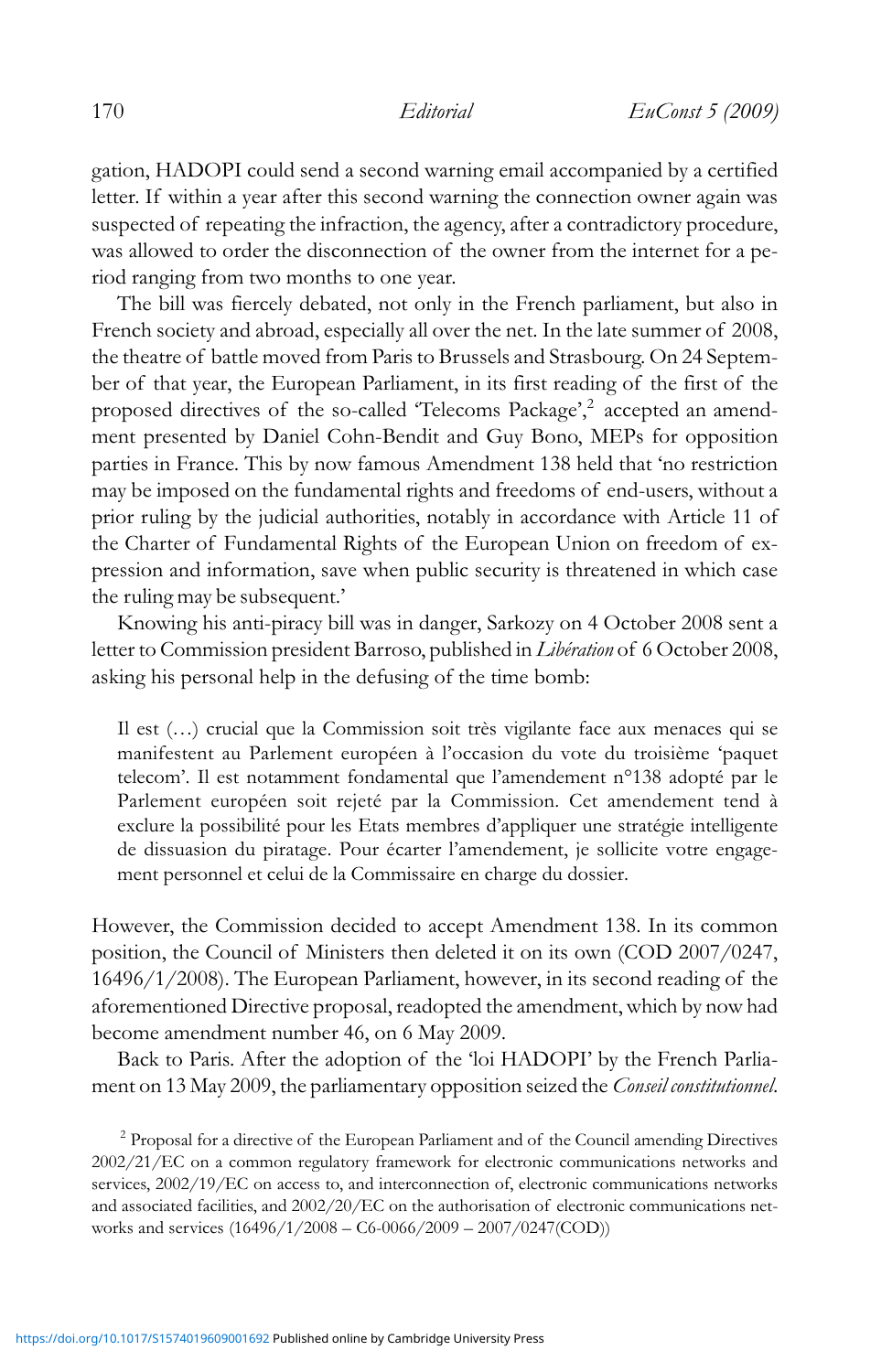The constitutional court on 10 June 2009 ruled that the act violated the French Constitution on two counts. The act violated the presumption of innocence in Article 9 of the Declaration of Rights of Man and Citizens of 1789. Instead of HADOPI having to prove the 'guilt' of the suspected owner of an internet connection, the burden of proof was placed on the owner, who had to prove that the violation of the copyrights law was due to fraud by a third party to be exonerated. The act also violated the freedom of expression and communication in Article 11 of the Declaration of 1789, a freedom which is 'all the more precious as its exercise is a condition for democracy and of the guarantees for respect of other rights and liberties.' In a very principled consideration, the *Conseil constitutionnel* declared that this freedom 'in the current state of affairs of communication resources and in view of the general development of public internet services as well as the importance of these for the participation in democratic life and the expression of ideas and opinions, includes the freedom of access to such services.'

The nature of the sanction powers attributed to HADOPI, their personal scope (they extended to *la totalité de la population*) and their effects (they could even lead to restrictions on the exercise of the freedom of expression of persons *in their homes*), subsequently led the *Conseil constitutionnel* to the finding that, in view of the nature of the freedom involved and whatever the guarantees given, the legislature was not allowed to attribute the powers described to an independent government agency in order to protect the rights of copyright holders.<sup>3</sup> In this way the *Conseil constitutionnel* constitutionalised the right of access to the internet, which may only be limited after the intervention of a court.

What does this episode show us? First it shows that the European Parliament is not always as remote from the European citizens as its critics say, and that it is able to pick up on the winds stirring society. It also shows that the European Parliament is perfectly capable of taking politically sensitive and very principled positions. In this context, one wonders if an often-invoked weakness in the powers of the Parliament is at least not sometimes a blessing in disguise. As is well-known, in a parliamentary system the relationship of confidence between parliament and the government (or cabinet), according to which the government is accountable to parliament and the latter can send the former home by accepting a motion of no confidence, is supposed to give parliament grip on and in the end the upper hand over the government. But we also know that in current reality, it is more or less the other way around. The dependence of the government on parliamentary confidence is for the government a means of establishing dominion over parliament and of forcing the parliamentary majority into discipline, in its purest form

<sup>3</sup> Conseil constitutionnel 10 June 2009, decision 2009-580 DC, points 12-16.